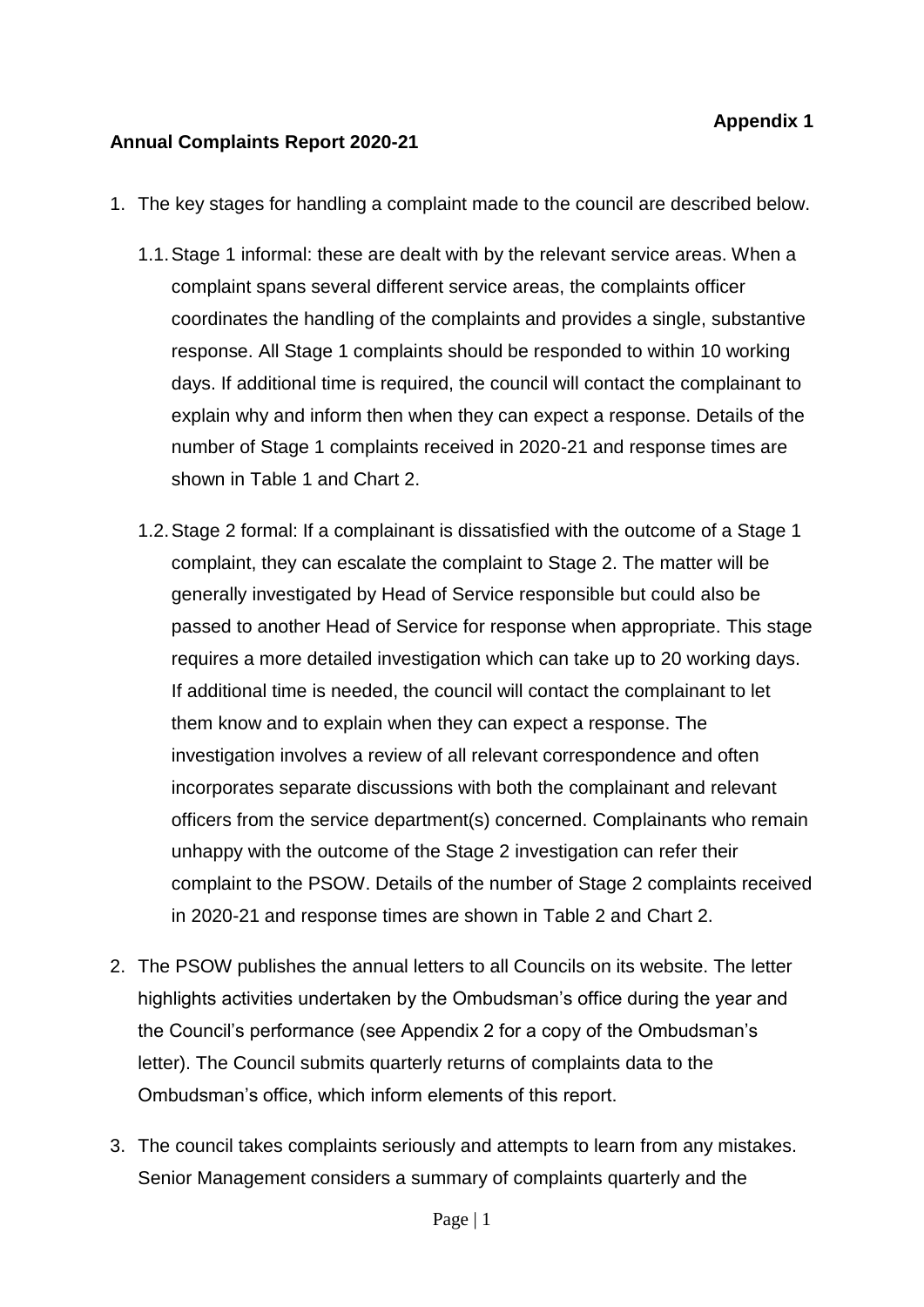Performance Scrutiny Committee also considers the council's response to complaints. Key outcomes and lessons learned are summarised in Appendix 1.

- 4. Within the C360 database, specifically for complaints, there is a section where Lessons Learned would be recorded. Especially in the case of complaints upheld it follows the request of the Ombudsman to quantify service improvements. This is part of the complaints process that can be improved across the authority.
- 5. Further to 1.1 and 1.2 Service Departments would be able to improve their performance in relation to complaint responses by utilising the extension facility within the Complaints Policy.
- 6. Details of the number of compliments received are shown in Table 3 and Chart 4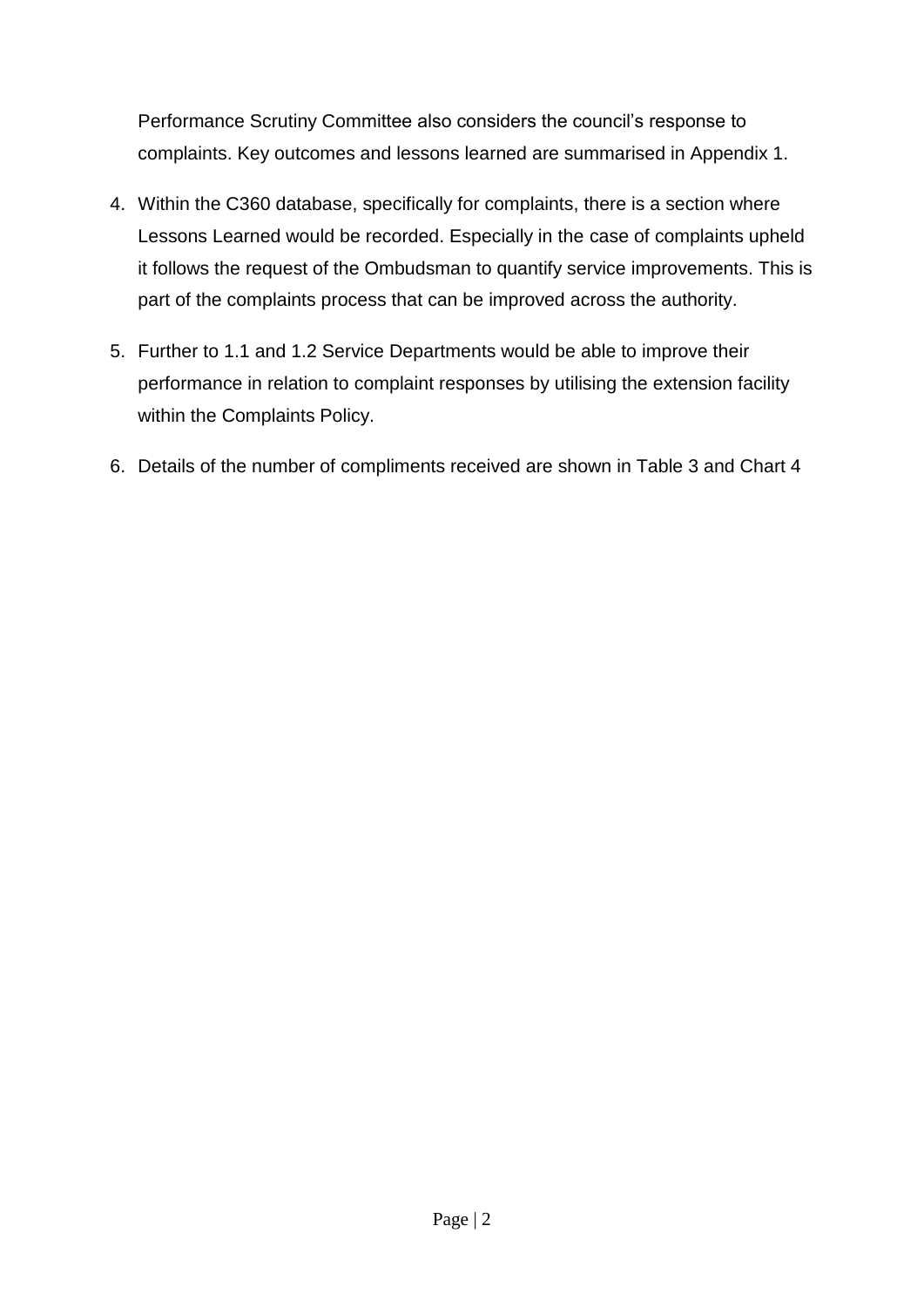# **Your Voice information**

## **Your Voice reporting periods**

The following periods are used for reporting data:

Quarter 1: 1-Apr to 30-Jun Quarter 2: 1-Jul to 30-Sep Quarter 3: 1-Oct to 31-Dec Quarter 4: 1-Jan to 31-Mar

### **Complaint response timescales**

The 'Your Voice' feedback policy states that the following timescales should be adhered to when responding to complaints:

Stage 1: **10** working days Stage 2: **20** working days

Please note: Community Support Services and Children and Family Services complaints usually follow statutory timescales.

# **Your Voice performance measures**

A traffic light system is used to highlight performance in relation to response timescales to complaints. Performance is rated according to:

**Red** less than 90% of complaints responded to within timescale **Amber** when more than 90% but less than 95% of complaints are responded to within timescale **Green** 95% or more of complaints responded to within timescale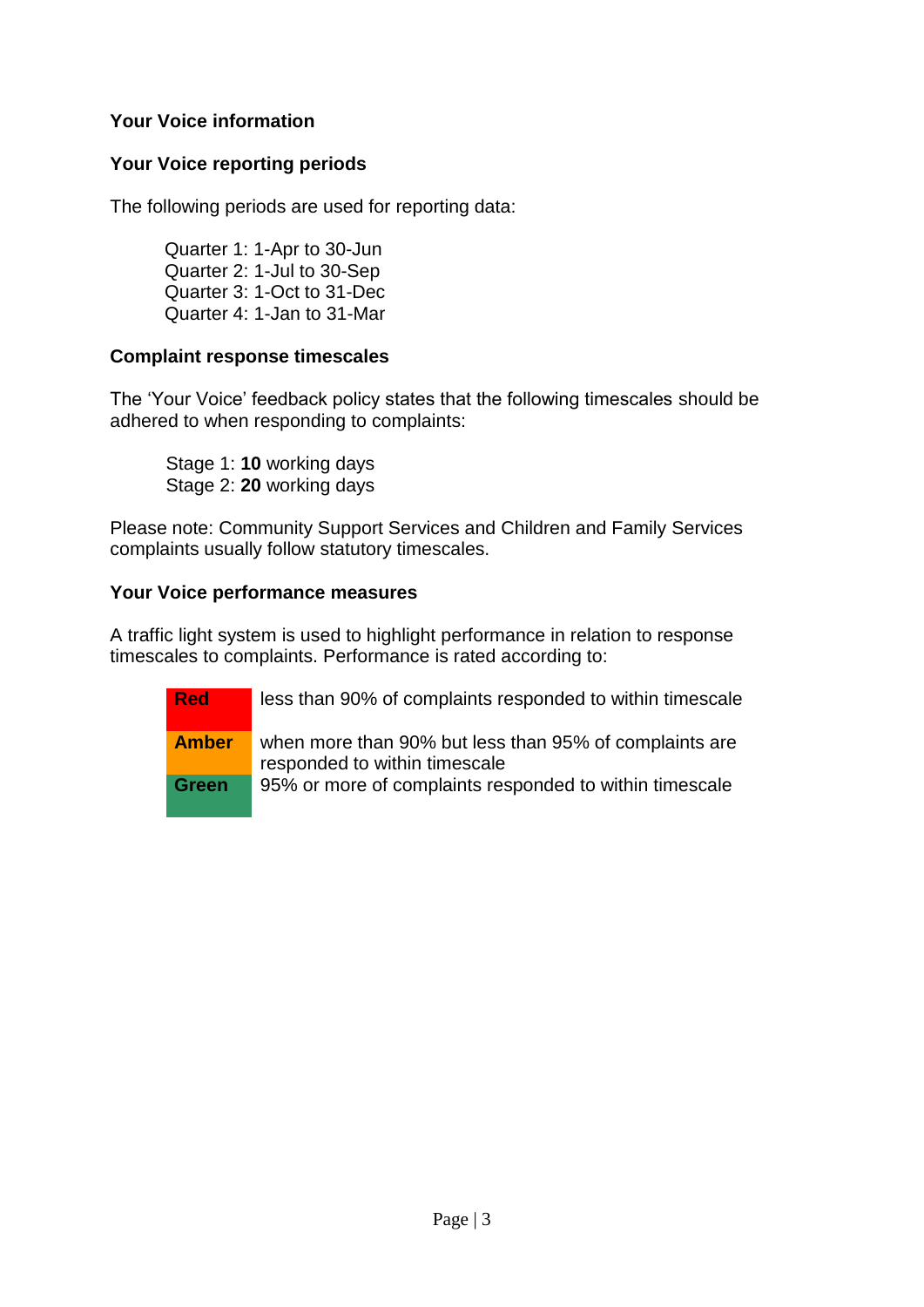|                                                                  | Quarter 1      |                          |        |                          | <b>Quarter 2</b> |      |              | Quarter 3      |      |    | Quarter 4      |      |              | <b>Total Stage 1</b> |      |  |
|------------------------------------------------------------------|----------------|--------------------------|--------|--------------------------|------------------|------|--------------|----------------|------|----|----------------|------|--------------|----------------------|------|--|
| <b>Service</b>                                                   | Rec'd          | <b>Within</b>            | %      | Rec'd                    | Within           | %    | Rec'd        | Within         | %    |    | Rec'd   Within | %    | Rec'd        | <b>Within</b>        | %    |  |
| <b>Business Improvement &amp;</b><br><b>Modernisation</b>        | 0              | 0                        | ı.     | 0                        | 0                | ш    | 0            | 0              | 猫    |    |                | э    | 0            | 0                    |      |  |
| <b>Legal, HR and Democratic</b><br><b>Services</b>               | 0              | 0                        | $\sim$ | 0                        | 0                | в    | $\mathbf{1}$ | 1              | 100% | 1  | 1              | 100% | $\mathbf{2}$ | $\mathbf{2}$         | 100% |  |
| <b>Customers, Communication</b><br>and Marketing                 | 1              | 1                        | 100%   | $\overline{\phantom{a}}$ | 7                | 100% | $\mathbf{1}$ | 1              | 100% | 1  | 1              | 100% | 10           | 10                   | 100% |  |
| <b>Finance - including Revs and</b><br><b>Bens (Civica)</b>      | 7              | $\overline{\phantom{a}}$ | 100%   | 5                        | 5                | 100% | 10           | 10             | 100% | 7  | 7              | 100% | 29           | 29                   | 100% |  |
| <b>Highways, Facilities and</b><br><b>Environmental Services</b> | 35             | 35                       | 100%   | 43                       | 43               | 100% | 37           | 37             | 100% | 35 | 35             | 100% | 150          | 150                  | 100% |  |
| <b>Planning, Public Protection</b><br>and Countryside            | 3              | 3                        | 100%   | 6                        | 6                | 100% | 18           | 17             | 94%  | 3  | 3              | 100% | 30           | 29                   | 97%  |  |
| <b>Community Support</b><br><b>Services</b>                      | $\overline{2}$ | $\mathbf{2}$             | 100%   | 3                        | 3                | 100% | $\mathbf{2}$ | $\overline{2}$ | 100% | 0  | 0              | ч    | 7            | 7                    | 100% |  |
| <b>Education and Childrens</b><br><b>Services</b>                | 1              | 1                        | 100%   | 5                        | 5                | 100% | 3            | 3              | 100% | 0  | 0              | 의    | 9            | 9                    | 100% |  |
| <b>Corporate Total</b>                                           | 49             | 49                       | 100%   | 69                       | 69               | 100% | 72           | 71             | 99%  | 47 | 47             | 100% | 237          | 236                  | 99%  |  |

### **Table 1: Overall complaint response times for stage 1 complaints – Q4 2020/21**

#### **Chart 1: Stage 1 complaint response times**

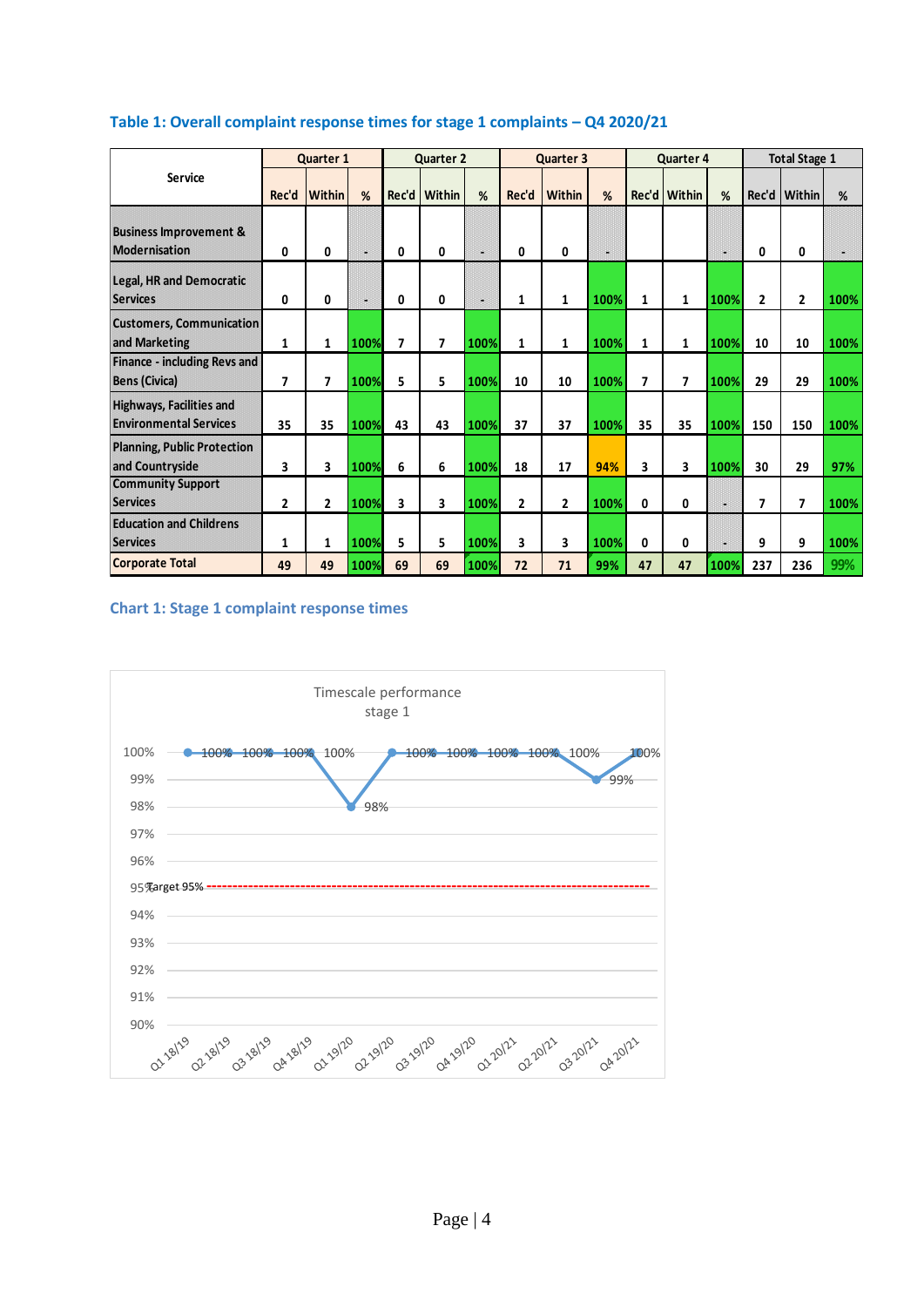|                                                                  | <b>Quarter 1</b>         |                          |      | <b>Quarter 2</b> |                |      | Quarter 3      |                |      | Quarter 4      |                |      | <b>Total Stage 2</b> |               |      |
|------------------------------------------------------------------|--------------------------|--------------------------|------|------------------|----------------|------|----------------|----------------|------|----------------|----------------|------|----------------------|---------------|------|
| <b>Service</b>                                                   | Rec'd                    | <b>Within</b>            | %    |                  | Rec'd   Within | %    | Rec'd          | <b>Within</b>  | %    |                | Rec'd Within   | %    | Rec'd                | <b>Within</b> | %    |
| <b>Business Improvement &amp;</b><br><b>Modernisation</b>        | 0                        | 0                        | ×    | 0                | 0              |      | 0              | 0              | φ    |                |                | 溢    | 0                    | 0             |      |
| <b>Legal, HR and Democratic</b><br><b>Services</b>               | 0                        | 0                        | e    | 0                | 0              |      | 1              | 1              | в    |                |                | ш    | 1                    | 1             | 100% |
| <b>Customers, Communication</b><br>and Marketing                 | 0                        | 0                        | ×    | 0                | 0              |      | $\overline{2}$ | $\mathbf{2}$   | u    | 1              | 1              | 100% | 3                    | 3             | 100% |
| <b>Finance - including Revs and</b><br><b>Bens (Civica)</b>      | 1                        | 1                        | 100% | $\mathbf{0}$     | 0              |      | 0              | 0              | н    | 1              | 1              | 100% | $\overline{2}$       | $\mathbf{2}$  | 100% |
| <b>Highways, Facilities and</b><br><b>Environmental Services</b> | 4                        | 4                        | 100% | 1                | 1              | 100% | 1              | 1              | 100% | 1              | 1              | 100% | $\overline{7}$       | 7             | 100% |
| <b>Planning, Public Protection</b><br>and Countryside            | 1                        | 1                        | 100% | 0                | 0              | 甾    | 3              | 1              | 33%  | $\overline{2}$ | $\overline{2}$ | 100% | 6                    | 4             | 67%  |
| <b>Community Support</b><br><b>Services</b>                      | 0                        | 0                        | ٠    | $\mathbf{1}$     | 1              | 100% | $\overline{2}$ | $\overline{2}$ | 100% | 0              | 0              | 崖    | 3                    | 3             | 100% |
| <b>Education and Childrens</b><br><b>Services</b>                | 1                        | 1                        | 100% | 0                | 0              | 밣    | 1              | 1              | 100% | 1              | 1              | 100% | 3                    | 3             | 100% |
| <b>Corporate Total</b>                                           | $\overline{\phantom{a}}$ | $\overline{\phantom{a}}$ | 100% | $\overline{2}$   | $\overline{2}$ | 100% | 10             | 8              | 80%  | 6              | 6              | 100% | 25                   | 23            | 92%  |

#### **Table 2: Overall complaint response times for stage 2 complaints – Q4 20/21**

#### **Chart 2: Stage 2 complaint response times**

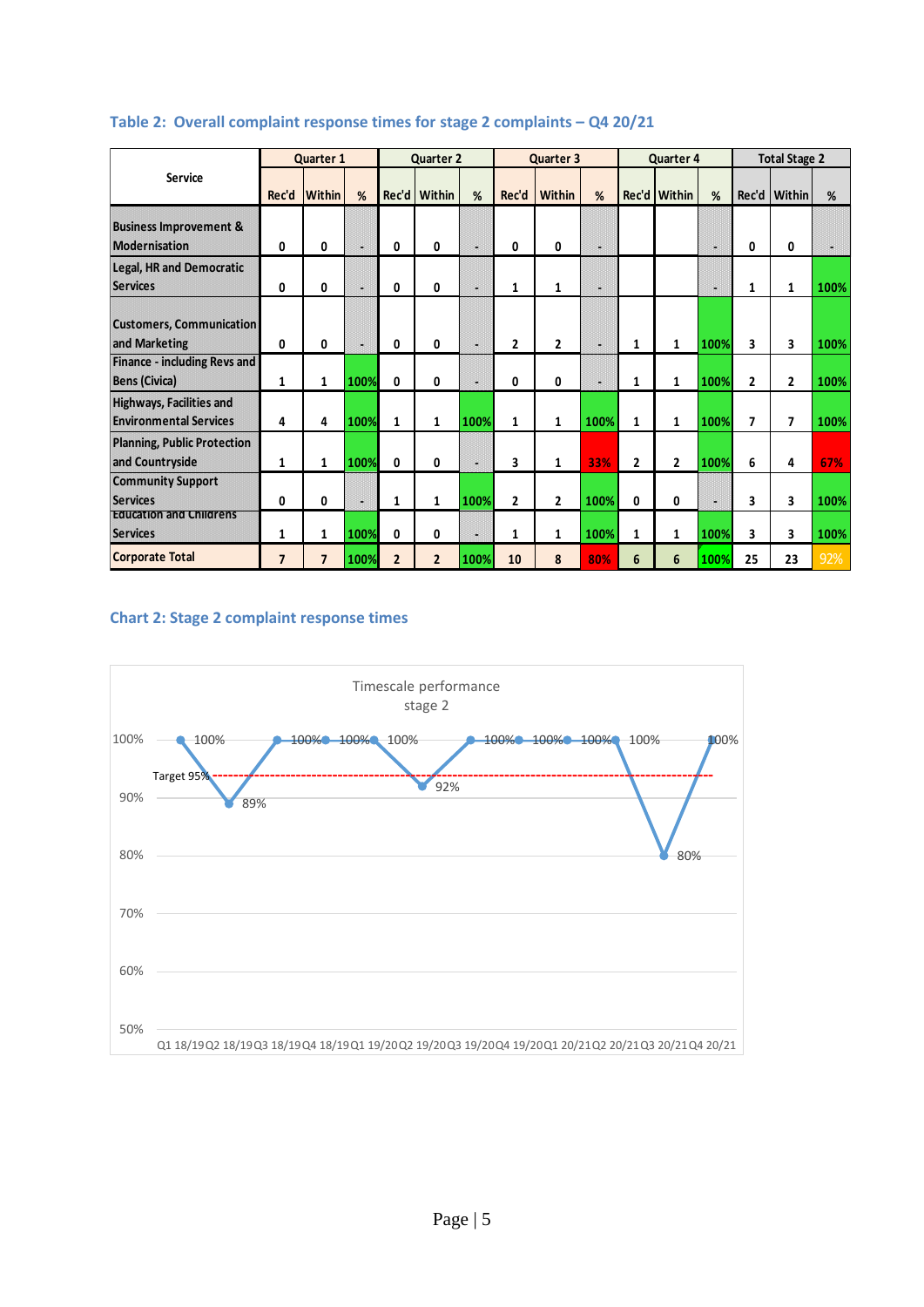



### **Table 3: Compliments received during 2020/21**

| <b>Compliments</b><br>2020/21                               |                |                |                |                |              |  |  |  |  |
|-------------------------------------------------------------|----------------|----------------|----------------|----------------|--------------|--|--|--|--|
| <b>Service Area</b>                                         | Q <sub>1</sub> | Q <sub>2</sub> | Q <sub>3</sub> | Q <sub>4</sub> | <b>Total</b> |  |  |  |  |
| <b>Business</b><br>Improvement and<br>Modernisation         |                | 1              |                |                | 1            |  |  |  |  |
| Legal HR and<br>Democratic<br><b>Services</b>               | 1              |                |                |                | 1            |  |  |  |  |
| Customers,<br>Communication<br>and Marketing                | 19             | 24             | 19             | 20             | 82           |  |  |  |  |
| Finance and<br>Property (Inc Revs<br>and Bens)              | 1              | $\overline{2}$ | 3              |                | 6            |  |  |  |  |
| Education and<br><b>Children's Services</b>                 | 19             | 13             | 14             | 35             | 81           |  |  |  |  |
| <b>Highways Facilities</b><br>and Environmental<br>Services | 54             | 48             | 41             | 45             | 188          |  |  |  |  |
| Planning, Public<br>Protection and<br>Countryside           | $\overline{2}$ | 6              | $\overline{2}$ | $\overline{2}$ | 12           |  |  |  |  |
| Community<br><b>Support Services</b>                        | 39             | 38             | 27             | 28             | 132          |  |  |  |  |
|                                                             | 135            | 132            | 106            | 130            | 503          |  |  |  |  |